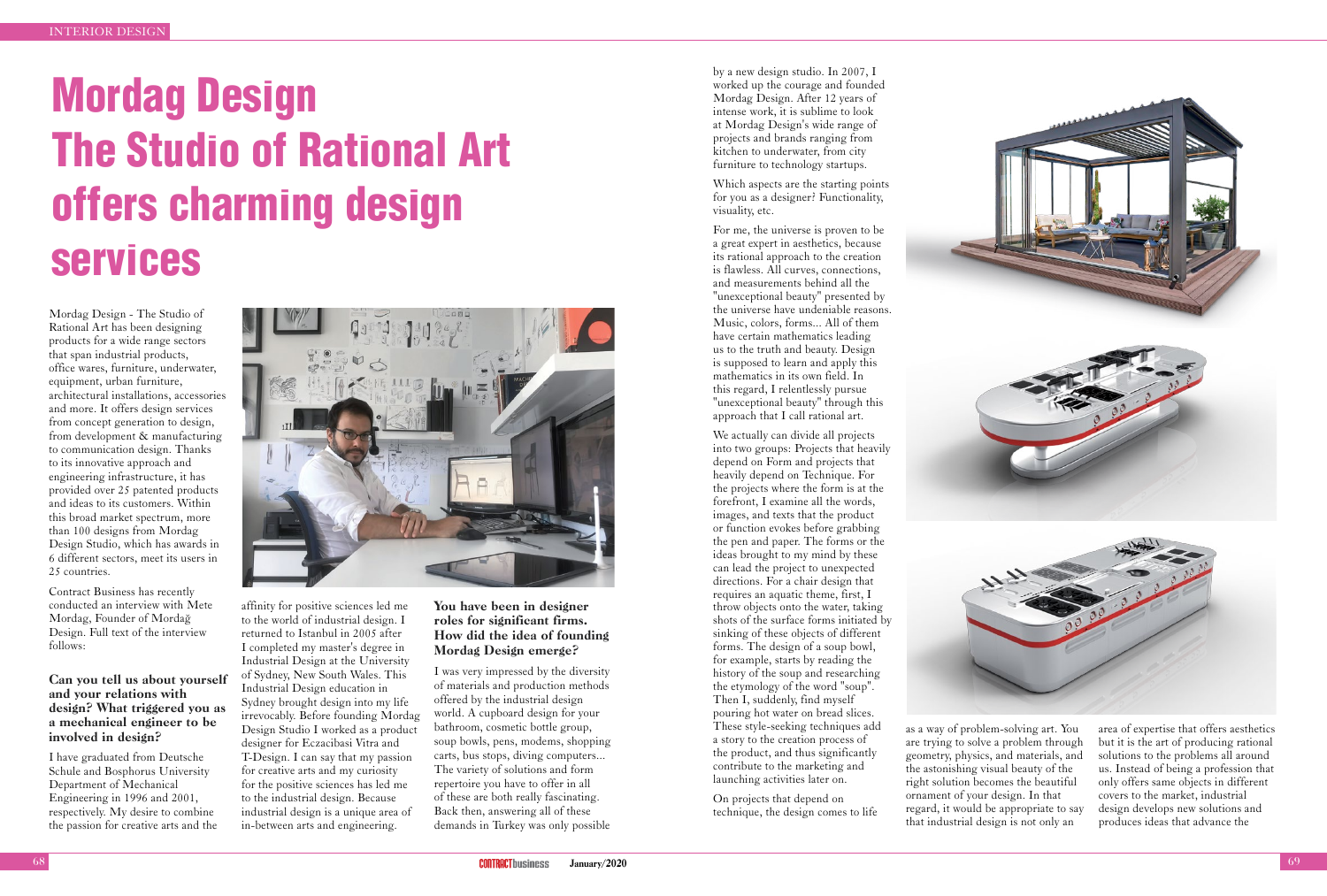#### social life.

### Can you tell us about your award-winning designs? Or share the starting points of the designs that have a special place for you?

Having worked on a wide range of products & sectors in the last 14 years, choosing the special ones out is not an easy one. Regardless of how technical, technological, or cosmetic-oriented the project is, they all were very exciting. If not, it is actually my task to find a way to design them into exciting ones. Each of them most importantly is very valuable in my evolution of creation.

Undertaking the industrial design of the world's smartest cane WeWALK, developed by YGA (Young Guru Academy) and Vestel engineers for the visually impaired will always be a great source of pride for me. Having revolutionary features such as obstacle detection, telephone integration, and open-source platform, WeWALK was presented to the visually impaired users on last May. In addition to being selected as one of the best inventions of 2019 by Time Magazine, WeWALK also received one of America's most prestigious awards for innovation, the Edison Gold Award. In addition to its ultrasonic sensor for obstacle detection, vibration warning system; it has a rechargeable battery, an ultrasonic sensor for obstacles detection, vibrating warning system, as well as a touchpad and Bluetooth connection that allow the visually impaired to use it without holding their phones. Industrial design plays a crucial role in the successful implementation of ideas that advance the social life, and WeWALK is one of the finest examples of this.

The series consists of items such as laundry and dirty basket, trash can, storage containers, WC brush, and the main design theme is the "Turkish Knot" geometry in carpet weaving craft. The first two items of the series, the laundry basket, and bin were launched in Germany. They broke a record by getting 5 million orders in a week. It has been an additional source of motivation for me to get 4 good design awards from 4 different sectors in Design Turkey, which was held for the eighth time this year. These designs are Miops'Capsule 360 camera motion box, which was funded in Kickstarter with 600.000 USD; Palmiye's bioclimatic pergola system Skyroof Prestige; Kayalar Mutfak's modular cooking group for

Gördes home appliances collection I designed for PlastArt, is an excellent example of how good design can produce great added value just via



visuality.

industrial kitchens Pole and Redon Technology's fastest CNC Unit Hybrid that was developed for dentist clinic and laboratories.

#### How is sustainability achieved in design?

Sustainable design, in its simplest definition, is to think, draw, develop, produce, and market by considering the impact of the service and/ or product on the environment.

We should underline once more that industrial design is not only an area of expertise that offers aesthetic, boutique, or fashion products, but it is the art of producing rational solutions to the problems all around us. Solution makers such as James Dyson, who introduced the vacuum cleaners to our lives, or Dieter Rams, the chief designer of Braun from 1960 to 1997 and one of the most prestigious names of functionality, are among the pioneers of this tradition. The industrial designer has to aim to advance society with his/her development, added value, and innovations. Each project, each piece brings along heavy investments and additional weight on the environment. Thus, we no longer have the right to do all of this for offering visual variety, to come up

with meaningless fashion products, which need to be reproduced every year to keep up with the market. The industry has to approach design with awareness to create timeless, sustainable products.

### How do you interpret the human-nature relationship in your designs?

The world of design follows a highly consistent evolutionary process in both aesthetics and functionality. This is no different than the evolution that nature has indulged over millions of years. Product design and architecture continue to use the most recent materials and production methods to the fullest. It consistently tries to make products and structures more functional and more durable with less material less consumption. It is inevitable that all kinds of objects, vehicles, and details around us will resemble more and more to nature-inspired objects That is not because these forms sell better. But, since fluid forms increase the volume/material and strength/ material ratios, after some point, they become the only designs that can respond to high levels of efficiency required by the technology.

This approach is the sole method that nature and evolution process have used for millions of years. Everything continually works to make the balance around us more efficient. The reasons behind the decisions taken in that direction are obvious. I believe that design is a small practice of this approach. Every line drawn or be erased, should be there to achieve the solution in a more efficient way. This phenomenon I call rational design is the only method evolution uses for millions of years in its development. Every line that nature has drawn in that way has been in great harmony with the aesthetic values of humankind. Because human is also the outcome of this design process.





Can you tell us about your contract project works? Do you have any prestigious domestic and international hotel, hospital, or office projects?

The first thing that comes to my mind is Kayalar's Pole Industrial Cooking group, which got us one of our good design awards this year. Pole, with its 750 and 900 series, is a modular cooking group

designed for industrial kitchens. One of the most essential criteria in industrial kitchen environments is hygiene, each part should be cleaned easily and quickly. It was the basic requirement that led to Pole's round and clean design. Due to the patented modular structure of the design, Kayalar Mutfak was able to offer the most suitable and efficient structural solution for every kitchen with a single product group. We're designing the brand's new generation